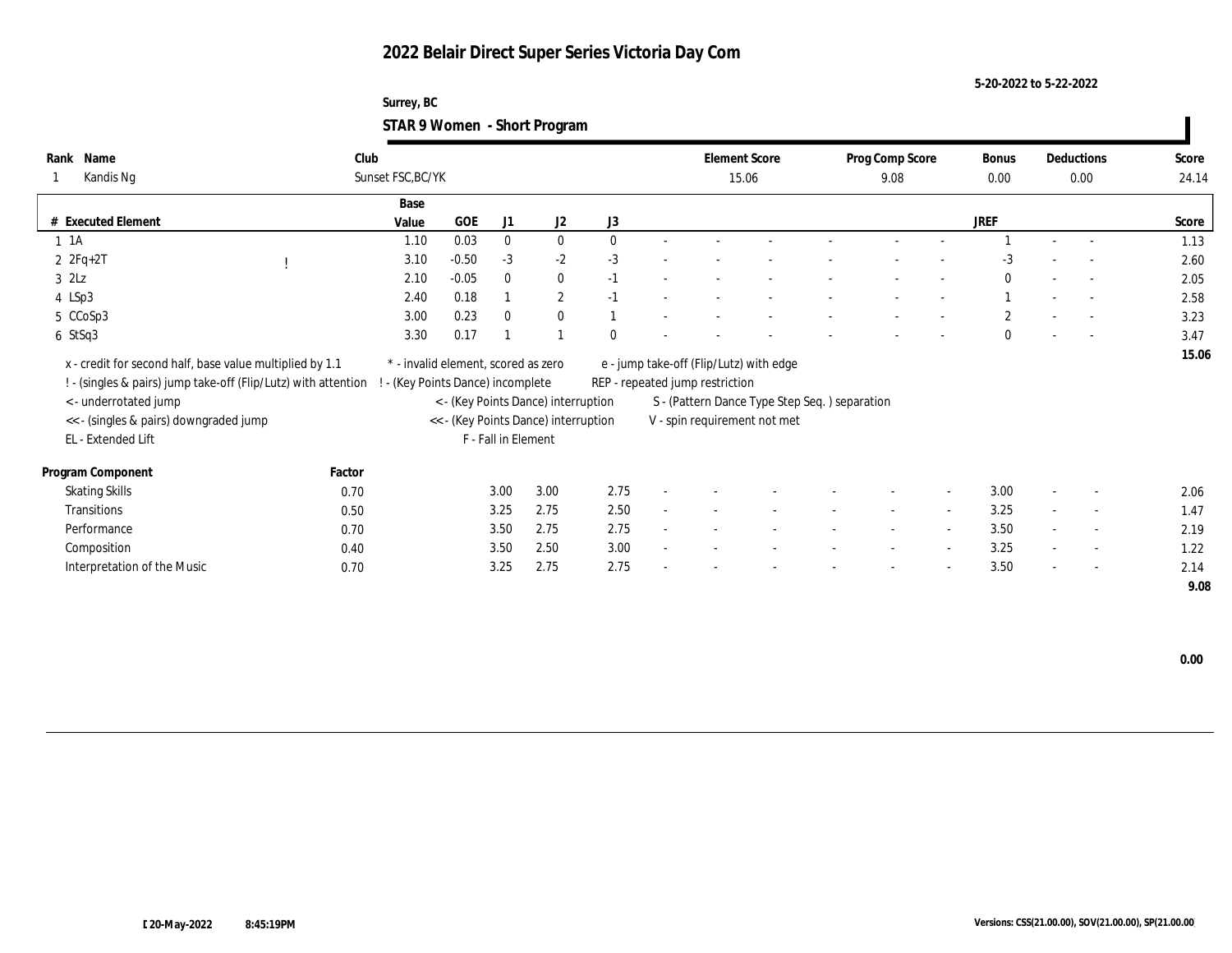**Surrey, BC STAR 9 Women - Short Program**

| Name<br>Rank<br>Violet Iverson<br>$\mathbf{2}$                                                                             | Club   | Connaught SC, BC/YK                                                    |      |                     |                                      |                |                                 | <b>Element Score</b><br>13.56                 | Prog Comp Score<br>10.32 |                          | <b>Bonus</b><br>0.00 |                          | Deductions<br>0.00       | Score<br>23.88 |
|----------------------------------------------------------------------------------------------------------------------------|--------|------------------------------------------------------------------------|------|---------------------|--------------------------------------|----------------|---------------------------------|-----------------------------------------------|--------------------------|--------------------------|----------------------|--------------------------|--------------------------|----------------|
|                                                                                                                            |        | Base                                                                   |      |                     |                                      |                |                                 |                                               |                          |                          |                      |                          |                          |                |
| # Executed Element                                                                                                         |        | Value                                                                  | GOE  | J1                  | J2                                   | J3             |                                 |                                               |                          |                          | JREF                 |                          |                          | Score          |
| $1 2F + 2T$                                                                                                                |        | 3.10                                                                   | 0.27 |                     | $\mathbf{2}$                         | 2              |                                 |                                               |                          |                          |                      |                          |                          | 3.37           |
| $2$ $2\text{L}z$                                                                                                           |        | 2.10                                                                   | 0.16 | $\bf{0}$            | $\mathbf{2}$                         |                |                                 |                                               |                          |                          | $\theta$             |                          |                          | 2.26           |
| 3 CCoSp3                                                                                                                   |        | 3.00                                                                   | 0.30 |                     |                                      |                |                                 |                                               |                          |                          |                      |                          |                          | 3.30           |
| 4 1 A                                                                                                                      |        | 1.10                                                                   | 0.11 | $\mathbf{0}$        | $\mathbf{2}$                         |                |                                 |                                               |                          |                          |                      |                          | $\overline{a}$           | 1.21           |
| 5 StSq1                                                                                                                    |        | 1.80                                                                   | 0.18 | $\mathbf{0}$        | $\mathbf{2}$                         | $\overline{2}$ |                                 |                                               |                          |                          | $\bf{0}$             |                          | $\overline{\phantom{a}}$ | 1.98           |
| 6 CSp1                                                                                                                     |        | 1.40                                                                   | 0.04 | $\Omega$            | $\mathbf{0}$                         |                |                                 |                                               |                          |                          | $\mathbf{0}$         |                          |                          | 1.44           |
| x - credit for second half, base value multiplied by 1.1<br>! - (singles & pairs) jump take-off (Flip/Lutz) with attention |        | * - invalid element, scored as zero<br>- (Key Points Dance) incomplete |      |                     |                                      |                | REP - repeated jump restriction | e - jump take-off (Flip/Lutz) with edge       |                          |                          |                      |                          |                          | 13.56          |
| < - underrotated jump                                                                                                      |        |                                                                        |      |                     | < - (Key Points Dance) interruption  |                |                                 | S - (Pattern Dance Type Step Seq.) separation |                          |                          |                      |                          |                          |                |
| << - (singles & pairs) downgraded jump                                                                                     |        |                                                                        |      |                     | << - (Key Points Dance) interruption |                |                                 | V - spin requirement not met                  |                          |                          |                      |                          |                          |                |
| EL - Extended Lift                                                                                                         |        |                                                                        |      | F - Fall in Element |                                      |                |                                 |                                               |                          |                          |                      |                          |                          |                |
| Program Component                                                                                                          | Factor |                                                                        |      |                     |                                      |                |                                 |                                               |                          |                          |                      |                          |                          |                |
| <b>Skating Skills</b>                                                                                                      | 0.70   |                                                                        |      | 3.25                | 3.75                                 | 3.75           |                                 |                                               |                          | $\overline{\phantom{a}}$ | 3.25                 | $\overline{\phantom{a}}$ | $\overline{\phantom{a}}$ | 2.45           |
| Transitions                                                                                                                | 0.50   |                                                                        |      | 2.75                | 4.00                                 | 3.25           |                                 |                                               |                          | $\sim$                   | 3.25                 |                          | $\sim$                   | 1.66           |
| Performance                                                                                                                | 0.70   |                                                                        |      | 3.00                | 3.75                                 | 3.50           |                                 |                                               | $\sim$                   | $\overline{\phantom{a}}$ | 3.50                 | $\sim$                   | $\overline{\phantom{a}}$ | 2.41           |
| Composition                                                                                                                | 0.40   |                                                                        |      | 3.00                | 3.50                                 | 3.50           |                                 |                                               |                          | $\sim$                   | 3.50                 | $\sim$                   | $\sim$                   | 1.35           |
| Interpretation of the Music                                                                                                | 0.70   |                                                                        |      | 3.00                | 3.75                                 | 3.75           |                                 |                                               |                          | $\overline{\phantom{a}}$ | 3.50                 | $\sim$                   | $\sim$                   | 2.45           |
|                                                                                                                            |        |                                                                        |      |                     |                                      |                |                                 |                                               |                          |                          |                      |                          |                          | 10.32          |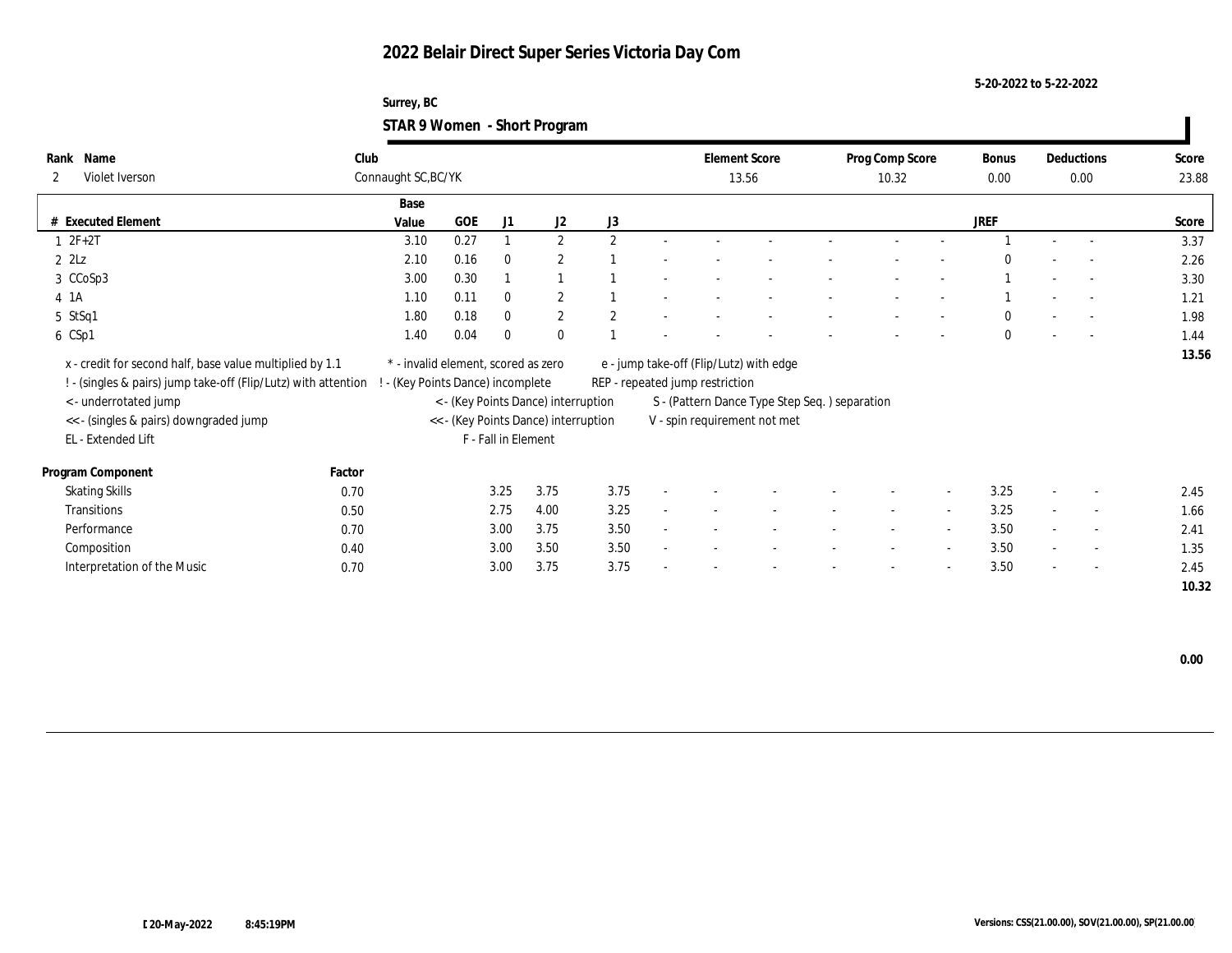### **Surrey, BC STAR 9 Women - Short Program**

| Name                  | Club                                                                                                                                  |                                                                                                                                    |         |                      |                                      |                                                                                               |                                                                             |  |                                                                                                                                             |        |                                               | Bonus           |                          |                          | Score              |
|-----------------------|---------------------------------------------------------------------------------------------------------------------------------------|------------------------------------------------------------------------------------------------------------------------------------|---------|----------------------|--------------------------------------|-----------------------------------------------------------------------------------------------|-----------------------------------------------------------------------------|--|---------------------------------------------------------------------------------------------------------------------------------------------|--------|-----------------------------------------------|-----------------|--------------------------|--------------------------|--------------------|
|                       |                                                                                                                                       |                                                                                                                                    |         |                      |                                      |                                                                                               |                                                                             |  |                                                                                                                                             | 10.08  |                                               | 0.00            |                          |                          | 22.77              |
|                       |                                                                                                                                       | Base                                                                                                                               |         |                      |                                      |                                                                                               |                                                                             |  |                                                                                                                                             |        |                                               |                 |                          |                          |                    |
| # Executed Element    |                                                                                                                                       |                                                                                                                                    | GOE     | J1                   | J <sub>2</sub>                       | J3                                                                                            |                                                                             |  |                                                                                                                                             |        |                                               | JREF            |                          |                          | Score              |
|                       |                                                                                                                                       | 1.80                                                                                                                               | 0.00    | $\mathbf{0}$         | $\mathbf{0}$                         | $\theta$                                                                                      |                                                                             |  |                                                                                                                                             |        |                                               | $\Omega$        |                          | $\overline{a}$           | 1.80               |
|                       |                                                                                                                                       | 1.10                                                                                                                               | 0.08    | $\mathbf{0}$         |                                      |                                                                                               |                                                                             |  |                                                                                                                                             |        |                                               |                 |                          |                          | 1.18               |
| 3 CCoSp3              |                                                                                                                                       | 3.00                                                                                                                               | 0.30    | $-1$                 | 3                                    |                                                                                               |                                                                             |  |                                                                                                                                             |        |                                               |                 |                          |                          | 3.30               |
|                       |                                                                                                                                       | 1.80                                                                                                                               | 0.23    |                      | $\boldsymbol{2}$                     |                                                                                               |                                                                             |  |                                                                                                                                             |        |                                               |                 |                          |                          | 2.03               |
| $5 \quad 2S+2Lo$      |                                                                                                                                       | 3.00                                                                                                                               | $-0.34$ | $-1$                 | $-2$                                 | $-2$                                                                                          |                                                                             |  |                                                                                                                                             |        |                                               | $-3$            |                          |                          | 2.66               |
|                       |                                                                                                                                       | 1.60                                                                                                                               | 0.12    |                      |                                      |                                                                                               |                                                                             |  |                                                                                                                                             |        |                                               | $\theta$        |                          | $\overline{\phantom{a}}$ | 1.72               |
|                       |                                                                                                                                       |                                                                                                                                    |         |                      |                                      |                                                                                               |                                                                             |  |                                                                                                                                             |        |                                               |                 |                          |                          | 12.69              |
|                       |                                                                                                                                       |                                                                                                                                    |         |                      |                                      |                                                                                               |                                                                             |  |                                                                                                                                             |        |                                               |                 |                          |                          |                    |
|                       |                                                                                                                                       |                                                                                                                                    |         |                      |                                      |                                                                                               |                                                                             |  |                                                                                                                                             |        |                                               |                 |                          |                          |                    |
|                       |                                                                                                                                       |                                                                                                                                    |         |                      |                                      |                                                                                               |                                                                             |  |                                                                                                                                             |        |                                               |                 |                          |                          |                    |
|                       |                                                                                                                                       |                                                                                                                                    |         |                      |                                      |                                                                                               |                                                                             |  |                                                                                                                                             |        |                                               |                 |                          |                          |                    |
|                       |                                                                                                                                       |                                                                                                                                    |         |                      |                                      |                                                                                               |                                                                             |  |                                                                                                                                             |        |                                               |                 |                          |                          |                    |
| Program Component     | Factor                                                                                                                                |                                                                                                                                    |         |                      |                                      |                                                                                               |                                                                             |  |                                                                                                                                             |        |                                               |                 |                          |                          |                    |
| <b>Skating Skills</b> | 0.70                                                                                                                                  |                                                                                                                                    |         |                      | 3.25                                 | 3.00                                                                                          |                                                                             |  |                                                                                                                                             |        | $\sim$                                        | 3.25            |                          | $\overline{\phantom{a}}$ | 2.23               |
| Transitions           | 0.50                                                                                                                                  |                                                                                                                                    |         |                      | 3.25                                 | 3.25                                                                                          |                                                                             |  |                                                                                                                                             |        | $\sim$                                        | 3.25            | $\sim$                   | $\sim$                   | 1.63               |
| Performance           | 0.70                                                                                                                                  |                                                                                                                                    |         |                      | 3.50                                 | 3.50                                                                                          | $\sim$                                                                      |  |                                                                                                                                             | $\sim$ | $\sim$                                        | 3.75            | $\sim$                   | $\overline{a}$           | 2.49               |
| Composition           | 0.40                                                                                                                                  |                                                                                                                                    |         |                      | 3.25                                 | 3.25                                                                                          |                                                                             |  |                                                                                                                                             |        | $\sim$                                        | 3.50            |                          | $\overline{\phantom{a}}$ | 1.32               |
|                       |                                                                                                                                       |                                                                                                                                    |         |                      | 3.25                                 | 3.50                                                                                          |                                                                             |  |                                                                                                                                             |        | $\sim$                                        | 3.75            | $\overline{\phantom{a}}$ | $\overline{a}$           | 2.41               |
|                       |                                                                                                                                       |                                                                                                                                    |         |                      |                                      |                                                                                               |                                                                             |  |                                                                                                                                             |        |                                               |                 |                          |                          | 10.08              |
|                       | Jaymee Downey<br>< - underrotated jump<br><< - (singles & pairs) downgraded jump<br>EL - Extended Lift<br>Interpretation of the Music | x - credit for second half, base value multiplied by 1.1<br>! - (singles & pairs) jump take-off (Flip/Lutz) with attention<br>0.70 | Value   | Abbotsford SC, BC/YK | 3.25<br>3.25<br>3.50<br>3.25<br>3.25 | * - invalid element, scored as zero<br>- (Key Points Dance) incomplete<br>F - Fall in Element | < - (Key Points Dance) interruption<br><< - (Key Points Dance) interruption |  | <b>Element Score</b><br>12.69<br>e - jump take-off (Flip/Lutz) with edge<br>REP - repeated jump restriction<br>V - spin requirement not met |        | S - (Pattern Dance Type Step Seq.) separation | Prog Comp Score |                          |                          | Deductions<br>0.00 |

 $\mathbf{I}$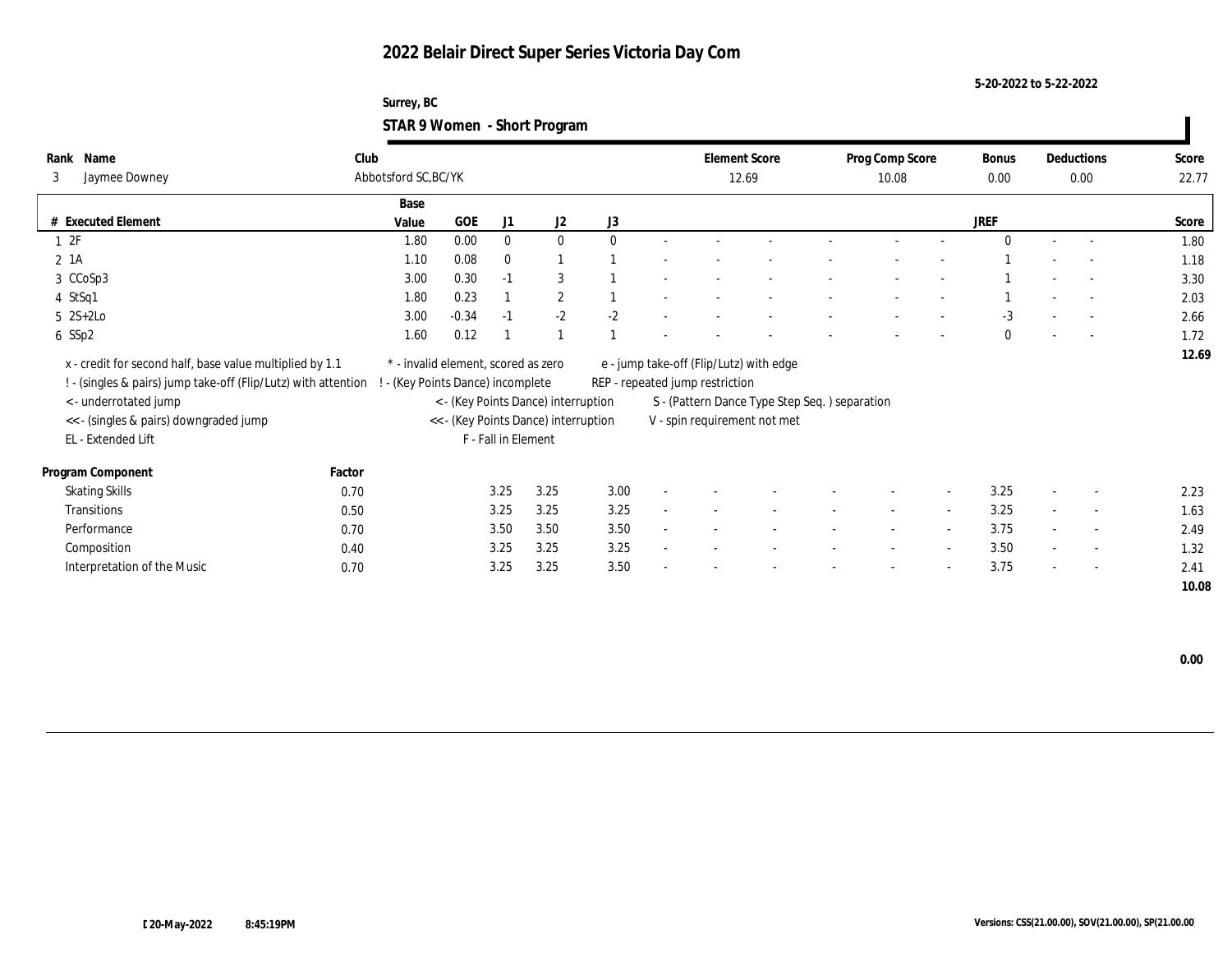### **Surrey, BC STAR 9 Women - Short Program**

|          |                                                                |        |                                     |      |                     | $\tilde{\phantom{a}}$                |                |                                 |                                               |                 |                |                |                |       |
|----------|----------------------------------------------------------------|--------|-------------------------------------|------|---------------------|--------------------------------------|----------------|---------------------------------|-----------------------------------------------|-----------------|----------------|----------------|----------------|-------|
|          | Rank Name                                                      | Club   |                                     |      |                     |                                      |                |                                 | <b>Element Score</b>                          | Prog Comp Score |                | <b>Bonus</b>   | Deductions     | Score |
|          | McKenna Durbin                                                 |        | Arbutus Club, BC/YK                 |      |                     |                                      |                |                                 | 11.89                                         | 10.88           |                | 0.00           | 0.00           | 22.77 |
|          |                                                                |        | Base                                |      |                     |                                      |                |                                 |                                               |                 |                |                |                |       |
|          | # Executed Element                                             |        | Value                               | GOE  | J1                  | J2                                   | J3             |                                 |                                               |                 |                | JREF           |                | Score |
| $1 \t1A$ |                                                                |        | 1.10                                | 0.22 |                     | 3                                    | $\mathbf{2}$   |                                 |                                               |                 |                | $\overline{2}$ |                | 1.32  |
|          | $2 S+2T$                                                       |        | 2.60                                | 0.10 |                     | $\mathbf{0}$                         |                |                                 |                                               |                 |                |                |                | 2.70  |
|          | 3 CSSpB                                                        |        | 1.60                                | 0.16 | $\mathbf{0}$        |                                      | $\overline{c}$ |                                 |                                               |                 |                |                |                | 1.76  |
|          | 4 StSq1                                                        |        | 1.80                                | 0.32 |                     | $\mathbf{2}$                         | 2              |                                 |                                               |                 |                | $\mathbf{2}$   |                | 2.12  |
| 5 2Lo    |                                                                |        | 1.70                                | 0.09 | $\mathbf{0}$        |                                      |                |                                 |                                               |                 |                | $\bf{0}$       |                | 1.79  |
|          | 6 CCoSp1                                                       |        | 2.00                                | 0.20 |                     | $\mathbf{2}$                         | $\mathbf{0}$   |                                 |                                               |                 |                |                |                | 2.20  |
|          | x - credit for second half, base value multiplied by 1.1       |        | * - invalid element, scored as zero |      |                     |                                      |                |                                 | e - jump take-off (Flip/Lutz) with edge       |                 |                |                |                | 11.89 |
|          | ! - (singles & pairs) jump take-off (Flip/Lutz) with attention |        | - (Key Points Dance) incomplete     |      |                     |                                      |                | REP - repeated jump restriction |                                               |                 |                |                |                |       |
|          | <- underrotated jump                                           |        |                                     |      |                     | < - (Key Points Dance) interruption  |                |                                 | S - (Pattern Dance Type Step Seq.) separation |                 |                |                |                |       |
|          | << - (singles & pairs) downgraded jump                         |        |                                     |      |                     | << - (Key Points Dance) interruption |                |                                 | V - spin requirement not met                  |                 |                |                |                |       |
|          | EL - Extended Lift                                             |        |                                     |      | F - Fall in Element |                                      |                |                                 |                                               |                 |                |                |                |       |
|          |                                                                |        |                                     |      |                     |                                      |                |                                 |                                               |                 |                |                |                |       |
|          | Program Component                                              | Factor |                                     |      |                     |                                      |                |                                 |                                               |                 |                |                |                |       |
|          | <b>Skating Skills</b>                                          | 0.70   |                                     |      | 3.75                | 3.50                                 | 3.50           |                                 |                                               |                 |                | 3.75           | $\overline{a}$ | 2.54  |
|          | Transitions                                                    | 0.50   |                                     |      | 3.50                | 3.50                                 | 3.25           |                                 |                                               |                 |                | 3.75           | $\sim$         | 1.75  |
|          | Performance                                                    | 0.70   |                                     |      | 3.50                | 3.75                                 | 3.50           |                                 |                                               |                 | $\overline{a}$ | 4.25           | $\overline{a}$ | 2.63  |
|          | Composition                                                    | 0.40   |                                     |      | 3.50                | 3.50                                 | 3.50           |                                 |                                               |                 |                | 3.75           | $\sim$         | 1.42  |
|          | Interpretation of the Music                                    | 0.70   |                                     |      | 3.75                | 3.50                                 | 3.25           |                                 |                                               |                 |                | 4.00           | $\sim$         | 2.54  |
|          |                                                                |        |                                     |      |                     |                                      |                |                                 |                                               |                 |                |                |                | 10.88 |

 **0.00**

 $\blacksquare$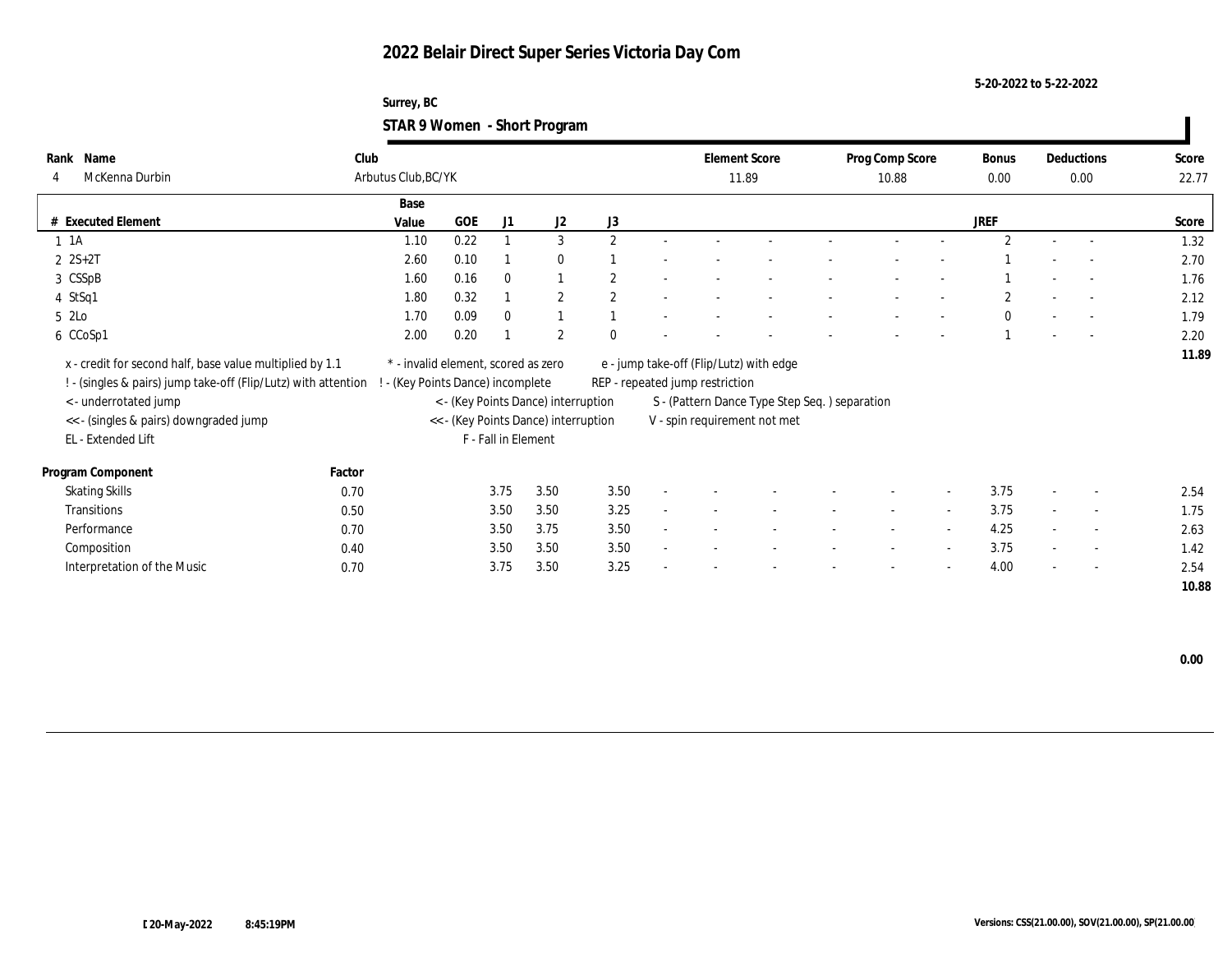### **Surrey, BC STAR 9 Women - Short Program**

| Name<br>Rank                                                                                     | Club   |                                     |         |                     |                                      |                      | <b>Element Score</b>                    |                                               | Prog Comp Score          |        | Bonus          |        | Deductions               | Score |
|--------------------------------------------------------------------------------------------------|--------|-------------------------------------|---------|---------------------|--------------------------------------|----------------------|-----------------------------------------|-----------------------------------------------|--------------------------|--------|----------------|--------|--------------------------|-------|
| Anika Doerksen<br>5                                                                              |        | Abbotsford SC, BC/YK                |         |                     |                                      |                      | 13.25                                   |                                               | 8.84                     |        | 0.00           |        | 0.50                     | 21.59 |
|                                                                                                  |        | Base                                |         |                     |                                      |                      |                                         |                                               |                          |        |                |        |                          |       |
| <b>Executed Element</b>                                                                          |        | Value                               | GOE     | J1                  | J2                                   | J3                   |                                         |                                               |                          |        | <b>JREF</b>    |        |                          | Score |
| 1 SSp3                                                                                           |        | 2.10                                | 0.21    | $-2$                | $\mathbf{2}$                         | $\mathbf{2}^{\circ}$ |                                         |                                               |                          |        | $\overline{2}$ |        |                          | 2.31  |
| $2$ $2$ Lz                                                                                       |        | 2.10                                | $-1.05$ | $-5$                | $-5$                                 | $-5$                 |                                         |                                               |                          |        | -5             |        |                          | 1.05  |
| $3 \t2F+2Lo$                                                                                     |        | 3.50                                | $-0.18$ | $-1$                | $-1$                                 | $-1$                 |                                         |                                               |                          |        | $-1$           |        | $\sim$                   | 3.32  |
| 4 StSq2                                                                                          |        | 2.60                                | 0.13    | $\mathbf{2}$        | $-1$                                 | $\mathbf{0}$         |                                         |                                               |                          |        |                |        |                          | 2.73  |
| 5 1A                                                                                             |        | 1.10                                | 0.11    | $\mathbf{0}$        | $\mathbf{2}$                         |                      |                                         |                                               |                          |        |                |        |                          | 1.21  |
| 6 CCoSp2                                                                                         |        | 2.50                                | 0.13    | $\mathbf{0}$        |                                      | $\Omega$             |                                         |                                               |                          |        |                |        |                          | 2.63  |
| x - credit for second half, base value multiplied by 1.1                                         |        | * - invalid element, scored as zero |         |                     |                                      |                      | e - jump take-off (Flip/Lutz) with edge |                                               |                          |        |                |        |                          | 13.25 |
| ! - (singles & pairs) jump take-off (Flip/Lutz) with attention ! - (Key Points Dance) incomplete |        |                                     |         |                     |                                      |                      | REP - repeated jump restriction         |                                               |                          |        |                |        |                          |       |
| <- underrotated jump                                                                             |        |                                     |         |                     | < - (Key Points Dance) interruption  |                      |                                         | S - (Pattern Dance Type Step Seq.) separation |                          |        |                |        |                          |       |
| << - (singles & pairs) downgraded jump                                                           |        |                                     |         |                     | << - (Key Points Dance) interruption |                      |                                         | V - spin requirement not met                  |                          |        |                |        |                          |       |
|                                                                                                  |        |                                     |         |                     |                                      |                      |                                         |                                               |                          |        |                |        |                          |       |
|                                                                                                  |        |                                     |         |                     |                                      |                      |                                         |                                               |                          |        |                |        |                          |       |
| EL - Extended Lift                                                                               |        |                                     |         | F - Fall in Element |                                      |                      |                                         |                                               |                          |        |                |        |                          |       |
| Program Component                                                                                | Factor |                                     |         |                     |                                      |                      |                                         |                                               |                          |        |                |        |                          |       |
| <b>Skating Skills</b>                                                                            | 0.70   |                                     |         | 3.75                | 2.25                                 | 2.75                 |                                         |                                               |                          |        | 3.25           |        | $\overline{\phantom{a}}$ | 2.10  |
| Transitions                                                                                      | 0.50   |                                     |         | 3.25                | 2.50                                 | 2.50                 |                                         |                                               | $\overline{\phantom{a}}$ | $\sim$ | 3.25           | $\sim$ | $\overline{\phantom{a}}$ | 1.44  |
| Performance                                                                                      | 0.70   |                                     |         | 3.50                | 2.25                                 | 2.50                 |                                         |                                               |                          |        | 3.50           |        | $\overline{\phantom{a}}$ | 2.06  |
| Composition                                                                                      | 0.40   |                                     |         | 3.50                | 2.50                                 | 2.75                 |                                         |                                               | $\overline{\phantom{a}}$ | $\sim$ | 3.50           | $\sim$ | $\sim$                   | 1.22  |
| Interpretation of the Music                                                                      | 0.70   |                                     |         | 3.25                | 2.00                                 | 2.75                 |                                         |                                               |                          |        | 3.50           |        | $\overline{\phantom{a}}$ | 2.02  |

1 Fall(s) factor (0.5) **0.50**

 $\blacksquare$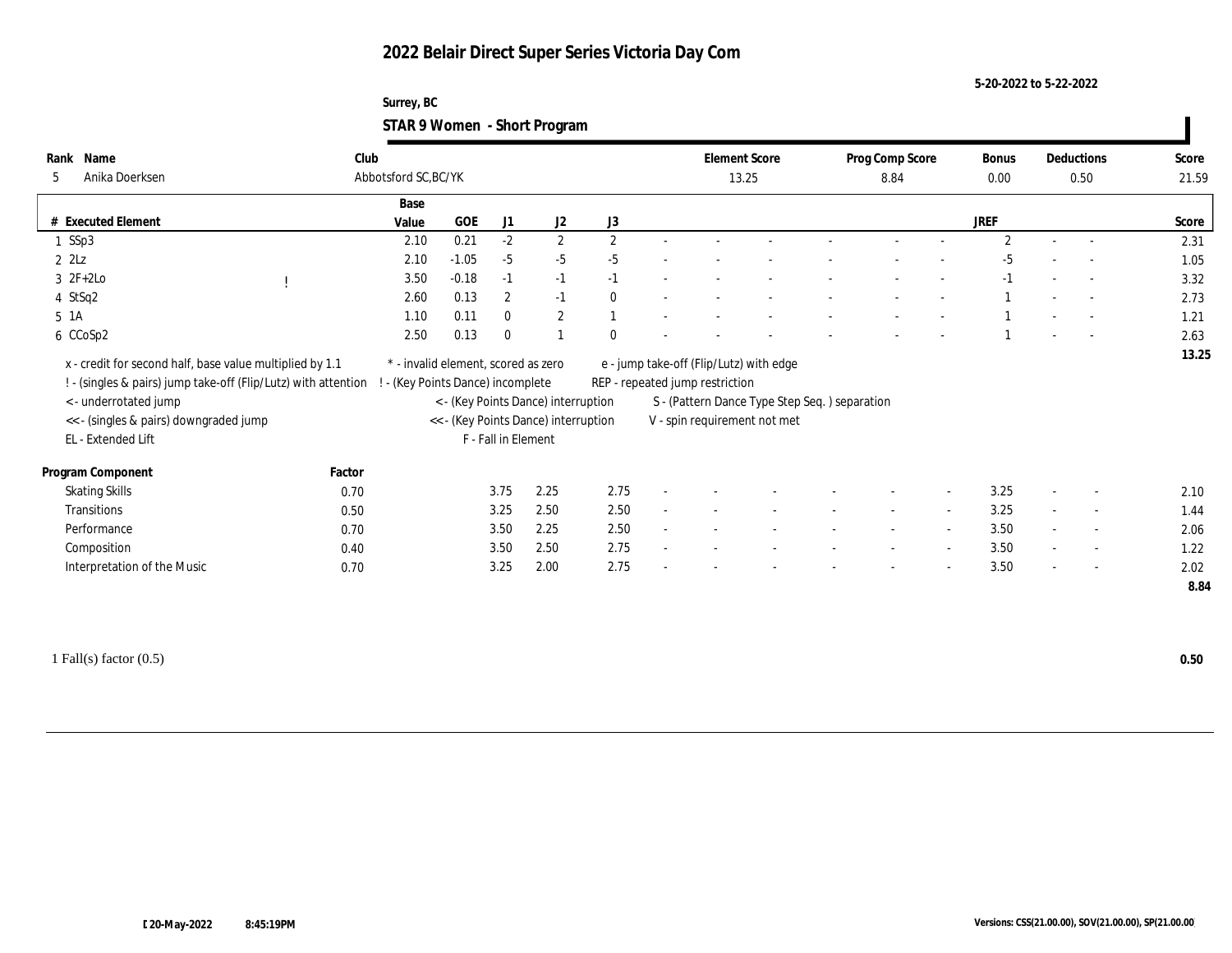**Surrey, BC STAR 9 Women - Short Program**

| Name<br>Rank<br>Lily Crondahl<br>6                                                                                                                                                                                  | Club   | Abbotsford SC, BC/YK                                                   |         |                     |                                                                             |          |                                 | <b>Element Score</b><br>10.75                                                                                            | Prog Comp Score<br>10.43 |                          | <b>Bonus</b><br>0.00 |        | Deductions<br>0.00       | Score<br>21.18 |
|---------------------------------------------------------------------------------------------------------------------------------------------------------------------------------------------------------------------|--------|------------------------------------------------------------------------|---------|---------------------|-----------------------------------------------------------------------------|----------|---------------------------------|--------------------------------------------------------------------------------------------------------------------------|--------------------------|--------------------------|----------------------|--------|--------------------------|----------------|
|                                                                                                                                                                                                                     |        | Base                                                                   |         |                     |                                                                             |          |                                 |                                                                                                                          |                          |                          |                      |        |                          |                |
| # Executed Element                                                                                                                                                                                                  |        | Value                                                                  | GOE     | J1                  | J2                                                                          | J3       |                                 |                                                                                                                          |                          |                          | JREF                 |        |                          | Score          |
| $1 \t1A$                                                                                                                                                                                                            |        | 1.10                                                                   | 0.11    |                     |                                                                             |          |                                 |                                                                                                                          |                          |                          |                      |        |                          | 1.21           |
| $2$ $2Lz+2Log$                                                                                                                                                                                                      |        | 3.80                                                                   | $-0.42$ | $-2$                | $-2$                                                                        | $-2$     |                                 |                                                                                                                          |                          |                          | $-2$                 |        |                          | 3.38           |
| 3 SSp                                                                                                                                                                                                               |        | 0.00                                                                   |         |                     | $\sim$                                                                      |          |                                 |                                                                                                                          |                          |                          |                      |        |                          | 0.00           |
| 4 StSqB                                                                                                                                                                                                             |        | 1.50                                                                   | 0.04    | $\overline{2}$      | $\mathbf{0}$                                                                | $-1$     |                                 |                                                                                                                          |                          |                          | $\mathbf{0}$         |        | $\sim$                   | 1.54           |
| 5 2Fq                                                                                                                                                                                                               |        | 1.80                                                                   | $-0.18$ | $-2$                | $\mathbf{1}$                                                                | $-2$     |                                 |                                                                                                                          |                          |                          | $-1$                 |        | $\overline{\phantom{a}}$ | 1.62           |
| 6 CCoSp3                                                                                                                                                                                                            |        | 3.00                                                                   | 0.00    | $\Omega$            | $\bf{0}$                                                                    | $\theta$ |                                 |                                                                                                                          |                          |                          | $\theta$             |        |                          | 3.00           |
| x - credit for second half, base value multiplied by 1.1<br>! - (singles & pairs) jump take-off (Flip/Lutz) with attention<br>< - underrotated jump<br><< - (singles & pairs) downgraded jump<br>EL - Extended Lift |        | * - invalid element, scored as zero<br>- (Key Points Dance) incomplete |         | F - Fall in Element | < - (Key Points Dance) interruption<br><< - (Key Points Dance) interruption |          | REP - repeated jump restriction | e - jump take-off (Flip/Lutz) with edge<br>S - (Pattern Dance Type Step Seq.) separation<br>V - spin requirement not met |                          |                          |                      |        |                          | 10.75          |
| Program Component                                                                                                                                                                                                   | Factor |                                                                        |         |                     |                                                                             |          |                                 |                                                                                                                          |                          |                          |                      |        |                          |                |
| <b>Skating Skills</b>                                                                                                                                                                                               | 0.70   |                                                                        |         | 3.75                | 3.50                                                                        | 3.00     |                                 |                                                                                                                          |                          | $\overline{\phantom{a}}$ | 3.50                 |        | $\overline{\phantom{a}}$ | 2.41           |
| Transitions                                                                                                                                                                                                         | 0.50   |                                                                        |         | 4.00                | 3.50                                                                        | 2.75     |                                 |                                                                                                                          |                          | $\sim$                   | 3.50                 |        | $\overline{\phantom{a}}$ | 1.72           |
| Performance                                                                                                                                                                                                         | 0.70   |                                                                        |         | 3.75                | 3.75                                                                        | 3.00     |                                 |                                                                                                                          | $\sim$                   | $\overline{\phantom{a}}$ | 3.75                 | $\sim$ | $\overline{\phantom{a}}$ | 2.49           |
| Composition                                                                                                                                                                                                         | 0.40   |                                                                        |         | 4.00                | 3.50                                                                        | 3.00     |                                 |                                                                                                                          |                          | $\sim$                   | 3.50                 | $\sim$ | $\sim$                   | 1.40           |
| Interpretation of the Music                                                                                                                                                                                         | 0.70   |                                                                        |         | 4.00                | 3.25                                                                        | 3.00     |                                 |                                                                                                                          |                          | $\overline{\phantom{a}}$ | 3.50                 | $\sim$ | $\sim$                   | 2.41           |
|                                                                                                                                                                                                                     |        |                                                                        |         |                     |                                                                             |          |                                 |                                                                                                                          |                          |                          |                      |        |                          | 10.43          |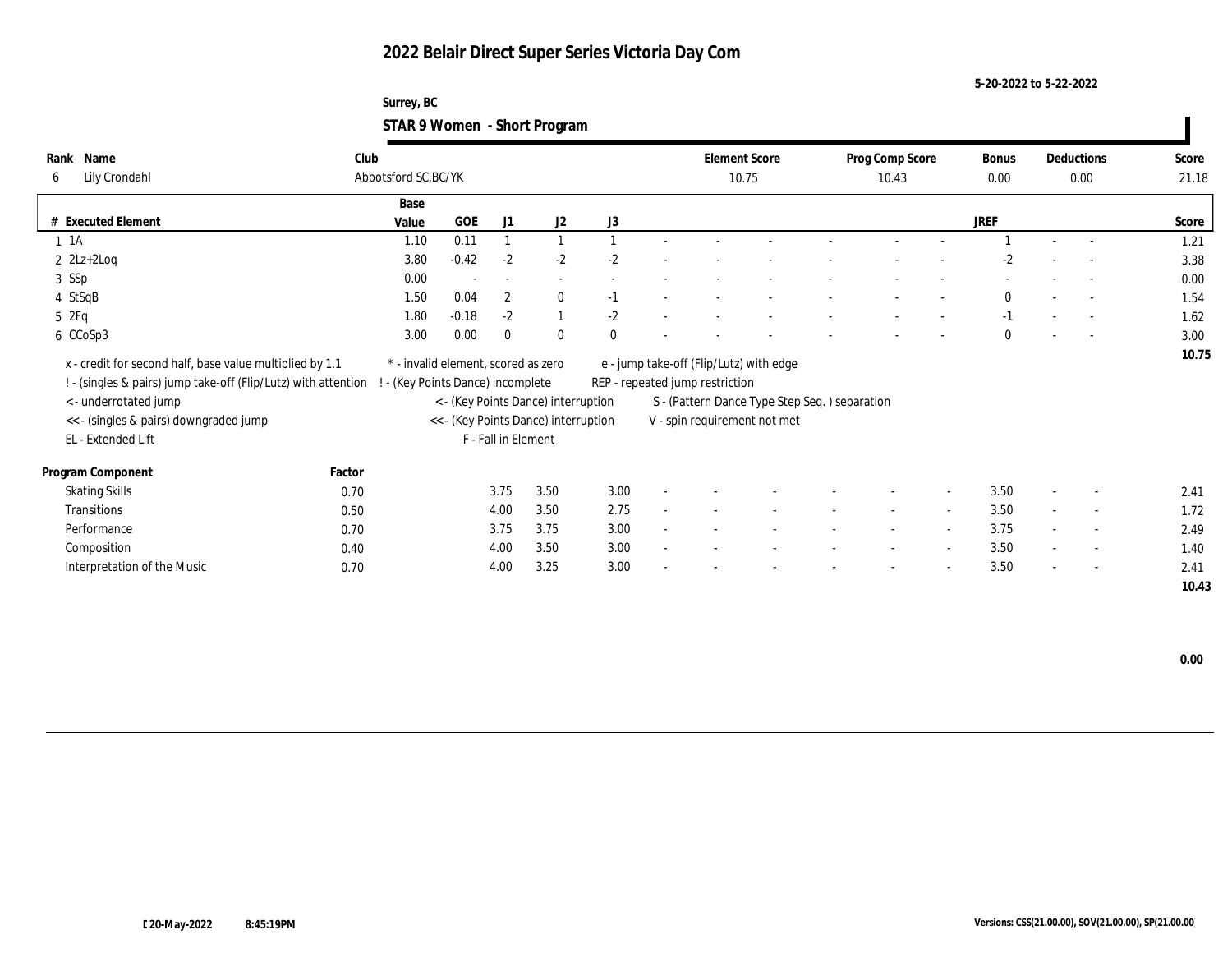### **Surrey, BC STAR 9 Women - Short Program**

| Name<br>Rank<br>Keelyn Mitchell                                                                                            | Club   | Summerland FSC, BC/YK                                                |         |                            |                                      |          |        | <b>Element Score</b>            | 12.26                                         | Prog Comp Score<br>7.99  |        | Bonus<br>$0.00\,$ |        | Deductions<br>0.00       | Score<br>20.25 |
|----------------------------------------------------------------------------------------------------------------------------|--------|----------------------------------------------------------------------|---------|----------------------------|--------------------------------------|----------|--------|---------------------------------|-----------------------------------------------|--------------------------|--------|-------------------|--------|--------------------------|----------------|
|                                                                                                                            |        | Base                                                                 |         |                            |                                      |          |        |                                 |                                               |                          |        |                   |        |                          |                |
| # Executed Element                                                                                                         |        | Value                                                                | GOE     | J1                         | J2                                   | J3       |        |                                 |                                               |                          |        | <b>JREF</b>       |        |                          | Score          |
| $1 \quad 2Lz+2Tq$                                                                                                          |        | 3.40                                                                 | $-0.26$ | $-2$                       | $\mathbf{0}$                         | $\theta$ |        |                                 |                                               |                          |        | $-3$              |        | $\sim$                   | 3.14           |
| 2Z                                                                                                                         |        | 1.80                                                                 | $-0.05$ | $\bf{0}$                   | $\bf{0}$                             | $-1$     |        |                                 |                                               |                          |        | $\mathbf{0}$      | $\sim$ | $\sim$                   | 1.75           |
| 3 StSq1                                                                                                                    |        | 1.80                                                                 | $-0.18$ | $-2$                       | $-1$                                 | $-1$     |        |                                 |                                               |                          |        | $\bf{0}$          |        | $\overline{\phantom{a}}$ | 1.62           |
| 4 CCSp2                                                                                                                    |        | 2.30                                                                 | $-0.17$ | $-2$                       |                                      | $-1$     |        |                                 |                                               |                          |        | $-1$              |        | $\overline{\phantom{a}}$ | 2.13           |
| 5 1A                                                                                                                       |        | 1.10                                                                 | 0.08    | $\mathbf{0}$               |                                      |          |        |                                 |                                               |                          |        |                   |        |                          | 1.18           |
| 6 CCoSp2                                                                                                                   |        | 2.50                                                                 | $-0.06$ | $\mathbf{0}$               | $\theta$                             | $\theta$ |        |                                 |                                               |                          |        | $-1$              |        | $\overline{a}$           | 2.44           |
| x - credit for second half, base value multiplied by 1.1<br>! - (singles & pairs) jump take-off (Flip/Lutz) with attention |        | * - invalid element, scored as zero<br>(Key Points Dance) incomplete |         |                            |                                      |          |        | REP - repeated jump restriction | e - jump take-off (Flip/Lutz) with edge       |                          |        |                   |        |                          | 12.26          |
| < - underrotated jump                                                                                                      |        |                                                                      |         |                            | < - (Key Points Dance) interruption  |          |        |                                 | S - (Pattern Dance Type Step Seq.) separation |                          |        |                   |        |                          |                |
| << - (singles & pairs) downgraded jump                                                                                     |        |                                                                      |         |                            | << - (Key Points Dance) interruption |          |        |                                 | V - spin requirement not met                  |                          |        |                   |        |                          |                |
| EL - Extended Lift                                                                                                         |        |                                                                      |         | <b>F</b> - Fall in Element |                                      |          |        |                                 |                                               |                          |        |                   |        |                          |                |
| Program Component                                                                                                          | Factor |                                                                      |         |                            |                                      |          |        |                                 |                                               |                          |        |                   |        |                          |                |
| <b>Skating Skills</b>                                                                                                      | 0.70   |                                                                      |         | 2.25                       | 3.00                                 | 3.00     | $\sim$ |                                 |                                               | $\overline{\phantom{a}}$ | $\sim$ | 2.75              |        | $\sim$                   | 1.93           |
| Transitions                                                                                                                | 0.50   |                                                                      |         | 2.00                       | 2.50                                 | 2.75     | $\sim$ |                                 |                                               |                          | $\sim$ | 2.50              |        | $\overline{\phantom{a}}$ | 1.22           |
| Performance                                                                                                                | 0.70   |                                                                      |         | 2.25                       | 2.75                                 | 3.00     | $\sim$ |                                 |                                               | $\sim$                   | $\sim$ | 2.75              |        | $\overline{\phantom{a}}$ | 1.88           |
| Composition                                                                                                                | 0.40   |                                                                      |         | 2.25                       | 2.75                                 | 3.25     | $\sim$ |                                 |                                               | $\overline{\phantom{a}}$ | $\sim$ | 2.50              |        | $\overline{\phantom{a}}$ | 1.08           |
| Interpretation of the Music                                                                                                | 0.70   |                                                                      |         | 2.00                       | 3.00                                 | 3.00     | $\sim$ |                                 |                                               | $\sim$                   | $\sim$ | 2.75              | $\sim$ | $\sim$                   | 1.88           |
|                                                                                                                            |        |                                                                      |         |                            |                                      |          |        |                                 |                                               |                          |        |                   |        |                          | 7.99           |

 **0.00**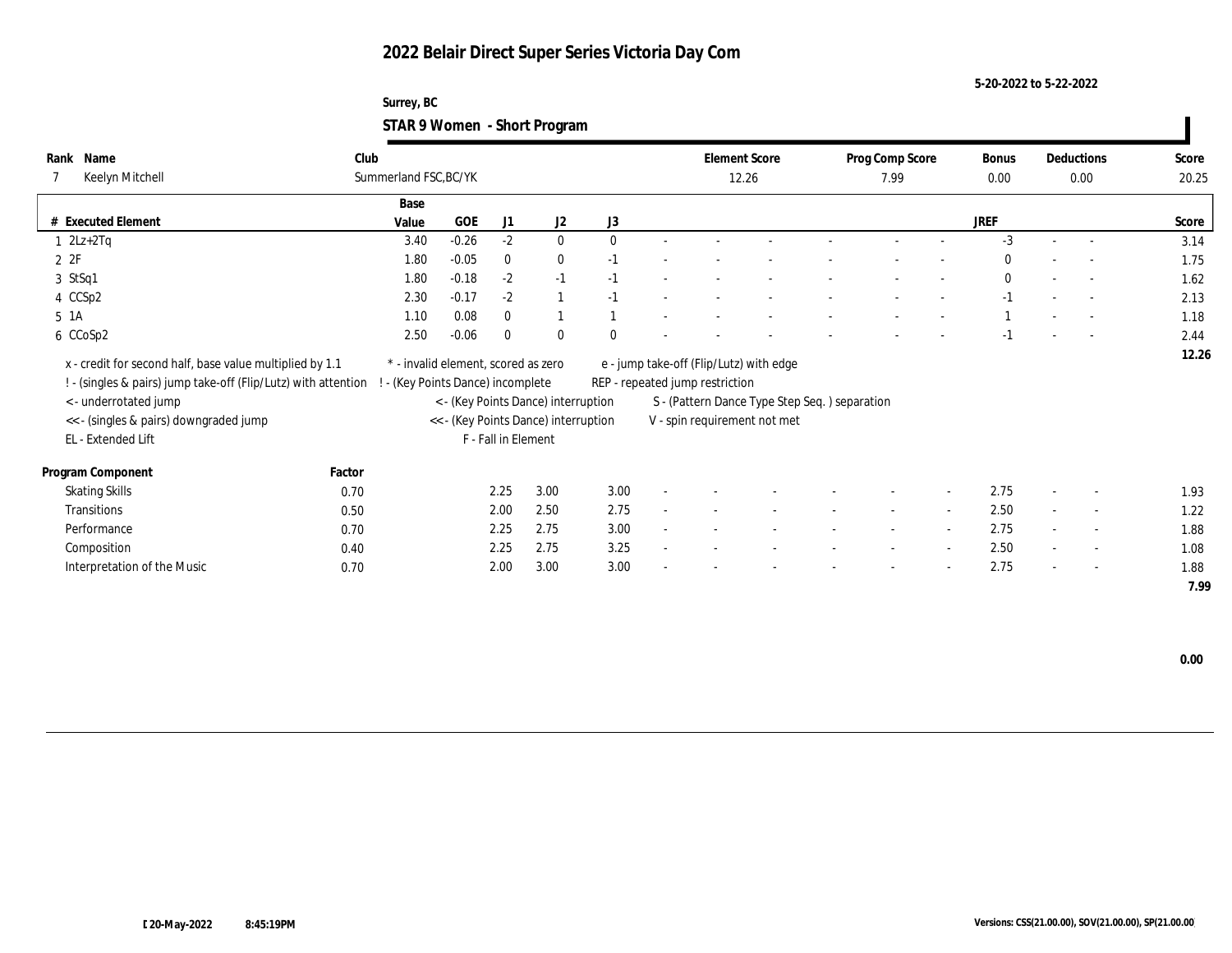### **Surrey, BC STAR 9 Women - Short Program**

| Name<br>Rank<br>Michelle Li<br>8                                                                                                                                                                                     | Club<br>Delta FSC, BC/YK |                                                                                                                |                     |                                     |              |        | <b>Element Score</b>            |                                                                                                                           | Prog Comp Score          |                          | <b>Bonus</b> |                          | Deductions               | Score        |
|----------------------------------------------------------------------------------------------------------------------------------------------------------------------------------------------------------------------|--------------------------|----------------------------------------------------------------------------------------------------------------|---------------------|-------------------------------------|--------------|--------|---------------------------------|---------------------------------------------------------------------------------------------------------------------------|--------------------------|--------------------------|--------------|--------------------------|--------------------------|--------------|
|                                                                                                                                                                                                                      |                          |                                                                                                                |                     |                                     |              |        |                                 | 11.13                                                                                                                     | 8.96                     |                          | 0.00         |                          | 0.50                     | 19.59        |
|                                                                                                                                                                                                                      | Base                     |                                                                                                                |                     |                                     |              |        |                                 |                                                                                                                           |                          |                          |              |                          |                          |              |
| # Executed Element                                                                                                                                                                                                   | Value                    | $GOE$                                                                                                          | J1                  | J2                                  | J3           |        |                                 |                                                                                                                           |                          |                          | <b>JREF</b>  |                          |                          | Score        |
| $1 \t2Lz$                                                                                                                                                                                                            | 2.10                     | $-1.05$                                                                                                        | $-5$                | $-5$                                | $-5$         |        |                                 |                                                                                                                           |                          |                          | $-5$         |                          |                          | 1.05         |
| 2 $2F(e)+2T$                                                                                                                                                                                                         | 2.74                     | $-0.36$                                                                                                        | $-3$                | $-2$                                | $-2$         |        |                                 |                                                                                                                           |                          |                          | $-3$         |                          | $\overline{a}$           | 2.38         |
| 3 CCoSp1                                                                                                                                                                                                             | 2.00                     | 0.20                                                                                                           |                     | $\mathbf{1}$                        |              |        |                                 |                                                                                                                           |                          |                          |              |                          | $\sim$                   | 2.20         |
| 4 StSq3                                                                                                                                                                                                              | 3.30                     | $-0.25$                                                                                                        | $\mathbf{0}$        | $-5$                                |              |        |                                 |                                                                                                                           |                          |                          |              |                          | $\sim$                   | 3.05         |
| 5 1A                                                                                                                                                                                                                 | 1.10                     | 0.08                                                                                                           | $\mathbf{0}$        | $\boldsymbol{2}$                    | $\mathbf{0}$ |        |                                 |                                                                                                                           |                          |                          |              |                          | $\overline{a}$           | 1.18         |
| 6 SSp1                                                                                                                                                                                                               | 1.30                     | $-0.03$                                                                                                        |                     | $\mathbf{0}$                        | $-1$         |        |                                 |                                                                                                                           |                          |                          |              |                          | $\overline{a}$           | 1.27         |
| x - credit for second half, base value multiplied by 1.1<br>! - (singles & pairs) jump take-off (Flip/Lutz) with attention !<br><- underrotated jump<br><< - (singles & pairs) downgraded jump<br>EL - Extended Lift |                          | * - invalid element, scored as zero<br>- (Key Points Dance) incomplete<br><< - (Key Points Dance) interruption | F - Fall in Element | < - (Key Points Dance) interruption |              |        | REP - repeated jump restriction | e - jump take-off (Flip/Lutz) with edge<br>S - (Pattern Dance Type Step Seq. ) separation<br>V - spin requirement not met |                          |                          |              |                          |                          | 11.13        |
| Program Component                                                                                                                                                                                                    | Factor                   |                                                                                                                |                     |                                     |              |        |                                 |                                                                                                                           |                          |                          |              |                          |                          |              |
| <b>Skating Skills</b>                                                                                                                                                                                                | 0.70                     |                                                                                                                | 2.75                | 2.75                                | 3.00         |        |                                 |                                                                                                                           |                          |                          | 3.50         |                          | $\overline{\phantom{a}}$ | 2.10         |
| <b>Transitions</b>                                                                                                                                                                                                   | 0.50                     |                                                                                                                | 3.00                | 2.75                                | 2.50         |        |                                 |                                                                                                                           | $\sim$                   | $\sim$                   | 3.25         | $\sim$                   | $\sim$                   | 1.44         |
| Performance                                                                                                                                                                                                          | 0.70                     |                                                                                                                | 2.75                | 3.25                                | 3.00         |        |                                 |                                                                                                                           |                          |                          | 3.25         | $\overline{\phantom{a}}$ | $\overline{\phantom{a}}$ | 2.14         |
| Composition                                                                                                                                                                                                          | 0.40                     |                                                                                                                | 2.75                | 3.00                                | 3.00         | $\sim$ |                                 |                                                                                                                           | $\overline{\phantom{a}}$ | $\overline{\phantom{a}}$ | 3.50         | $\sim$                   | $\overline{\phantom{a}}$ | 1.22         |
| Interpretation of the Music                                                                                                                                                                                          | 0.70                     |                                                                                                                | 2.50                | 3.25                                | 2.50         |        |                                 |                                                                                                                           |                          | $\overline{\phantom{a}}$ | 3.50         |                          | $\overline{\phantom{a}}$ | 2.06<br>8.96 |

1 Fall(s) factor (0.5) **0.50**

 $\blacksquare$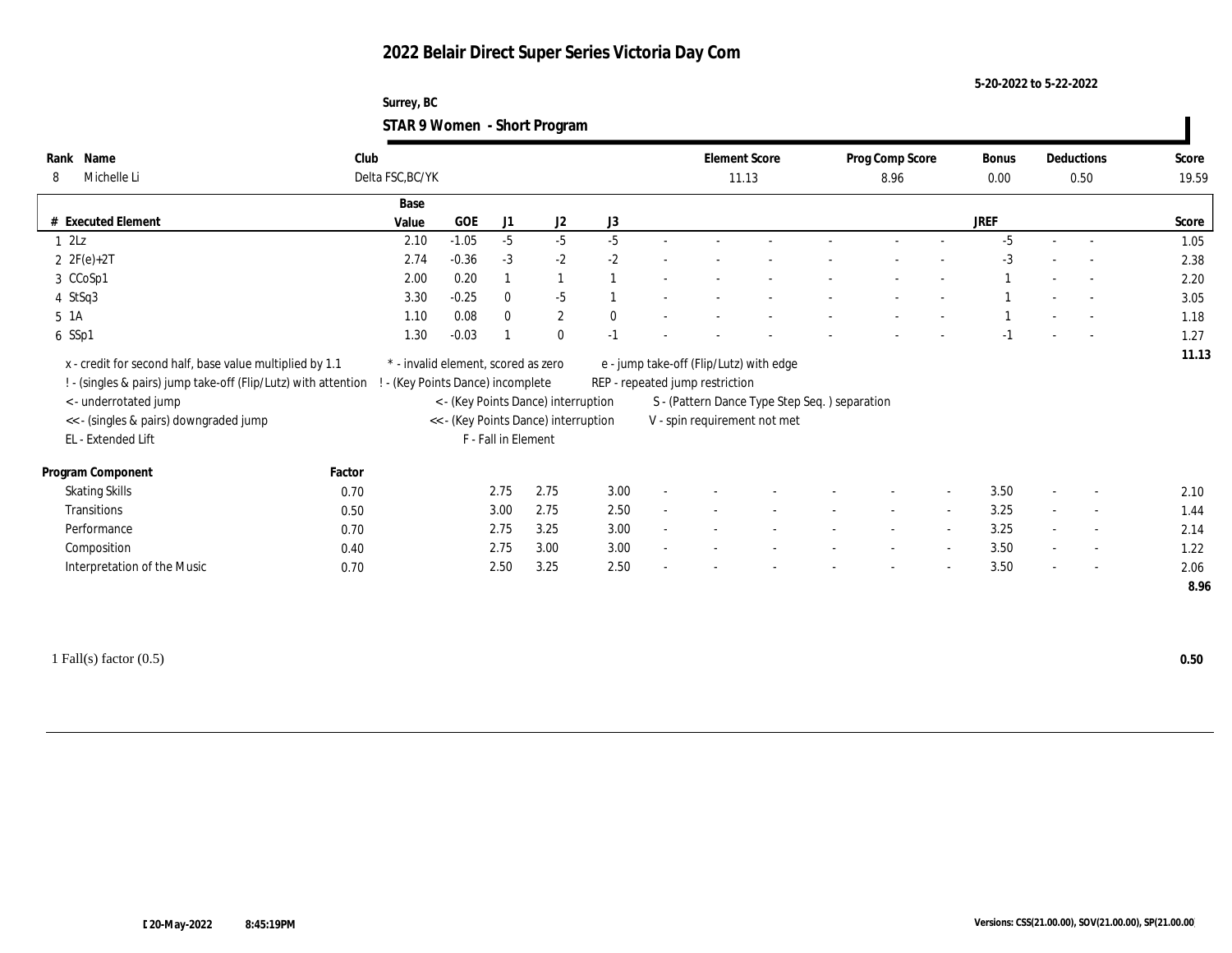### **Surrey, BC STAR 9 Women - Short Program**

| Name<br>Rank                                                   | Club   |                                     |            |                     |                                      |              | <b>Element Score</b>            |                                               | Prog Comp Score |                          | Bonus        |                          | Deductions               | Score        |
|----------------------------------------------------------------|--------|-------------------------------------|------------|---------------------|--------------------------------------|--------------|---------------------------------|-----------------------------------------------|-----------------|--------------------------|--------------|--------------------------|--------------------------|--------------|
| Nicole Krahn<br>9                                              |        | Abbotsford SC, BC/YK                |            |                     |                                      |              | 11.83                           |                                               | 8.61            |                          | $0.00\,$     |                          | 1.00                     | 19.44        |
|                                                                |        |                                     |            |                     |                                      |              |                                 |                                               |                 |                          |              |                          |                          |              |
|                                                                |        | Base                                |            |                     |                                      |              |                                 |                                               |                 |                          |              |                          |                          |              |
| # Executed Element                                             |        | Value                               | <b>GOE</b> | J1                  | J2                                   | J3           |                                 |                                               |                 |                          | <b>JREF</b>  |                          |                          | Score        |
| 12A                                                            |        | 3.30                                | $-1.65$    | $-5$                | $-5$                                 | $-5$         |                                 |                                               |                 |                          | $-5$         | $\sim$                   | $\sim$                   | 1.65         |
| 2 CCoSp1                                                       |        | 2.00                                | 0.25       |                     | $\boldsymbol{2}$                     |              |                                 |                                               |                 |                          |              |                          |                          | 2.25         |
| $3 \text{ } 2\text{Lo}+2\text{Lo}$                             |        | 3.40                                | $-0.43$    | $-1$                | $-3$                                 | $-3$         |                                 |                                               |                 |                          | $-3$         |                          |                          | 2.97         |
| 4 StSq2                                                        |        | 2.60                                | 0.00       | $\bf{0}$            | $\bf{0}$                             | $\mathbf{0}$ |                                 |                                               |                 |                          | $\mathbf{0}$ |                          |                          | 2.60         |
| $5\;\;2F$                                                      |        | 1.80                                | $-0.90$    | $-5$                | $-5$                                 | $-5$         |                                 |                                               |                 |                          | $-5$         |                          | $\overline{a}$           | 0.90         |
| 6 SSp1                                                         |        | 1.30                                | 0.16       |                     | 2                                    |              |                                 |                                               |                 |                          |              |                          | $\overline{a}$           | 1.46         |
|                                                                |        |                                     |            |                     |                                      |              |                                 |                                               |                 |                          |              |                          |                          | 11.83        |
| x - credit for second half, base value multiplied by 1.1       |        | * - invalid element, scored as zero |            |                     |                                      |              |                                 | e - jump take-off (Flip/Lutz) with edge       |                 |                          |              |                          |                          |              |
| ! - (singles & pairs) jump take-off (Flip/Lutz) with attention |        | - (Key Points Dance) incomplete     |            |                     |                                      |              | REP - repeated jump restriction |                                               |                 |                          |              |                          |                          |              |
| < - underrotated jump                                          |        |                                     |            |                     | < - (Key Points Dance) interruption  |              |                                 | S - (Pattern Dance Type Step Seq.) separation |                 |                          |              |                          |                          |              |
| << - (singles & pairs) downgraded jump                         |        |                                     |            |                     | << - (Key Points Dance) interruption |              |                                 | V - spin requirement not met                  |                 |                          |              |                          |                          |              |
|                                                                |        |                                     |            |                     |                                      |              |                                 |                                               |                 |                          |              |                          |                          |              |
| EL - Extended Lift                                             |        |                                     |            | F - Fall in Element |                                      |              |                                 |                                               |                 |                          |              |                          |                          |              |
|                                                                | Factor |                                     |            |                     |                                      |              |                                 |                                               |                 |                          |              |                          |                          |              |
| Program Component                                              |        |                                     |            | 2.50                | 3.25                                 | 3.00         |                                 |                                               |                 |                          | 3.00         |                          | $\overline{\phantom{a}}$ |              |
| <b>Skating Skills</b>                                          | 0.70   |                                     |            |                     |                                      |              |                                 |                                               |                 | $\sim$                   |              |                          | $\overline{\phantom{a}}$ | 2.06         |
| Transitions                                                    | 0.50   |                                     |            | 2.75                | 3.25                                 | 2.50         |                                 |                                               |                 |                          | 2.75         |                          |                          | 1.41         |
| Performance                                                    | 0.70   |                                     |            | 2.50                | 3.00                                 | 2.75         |                                 |                                               |                 | $\overline{\phantom{a}}$ | 2.75         |                          | $\overline{\phantom{a}}$ | 1.93         |
| Composition                                                    | 0.40   |                                     |            | 2.50                | 3.00                                 | 3.00         |                                 |                                               |                 | $\sim$                   | 3.00         | $\overline{\phantom{a}}$ | $\overline{\phantom{a}}$ | 1.15         |
| Interpretation of the Music                                    | 0.70   |                                     |            | 2.75                | 3.25                                 | 2.75         |                                 |                                               |                 |                          | 3.00         |                          | $\overline{\phantom{a}}$ | 2.06<br>8.61 |

2 Fall(s) factor (0.5) **1.00**

 $\mathbf{I}$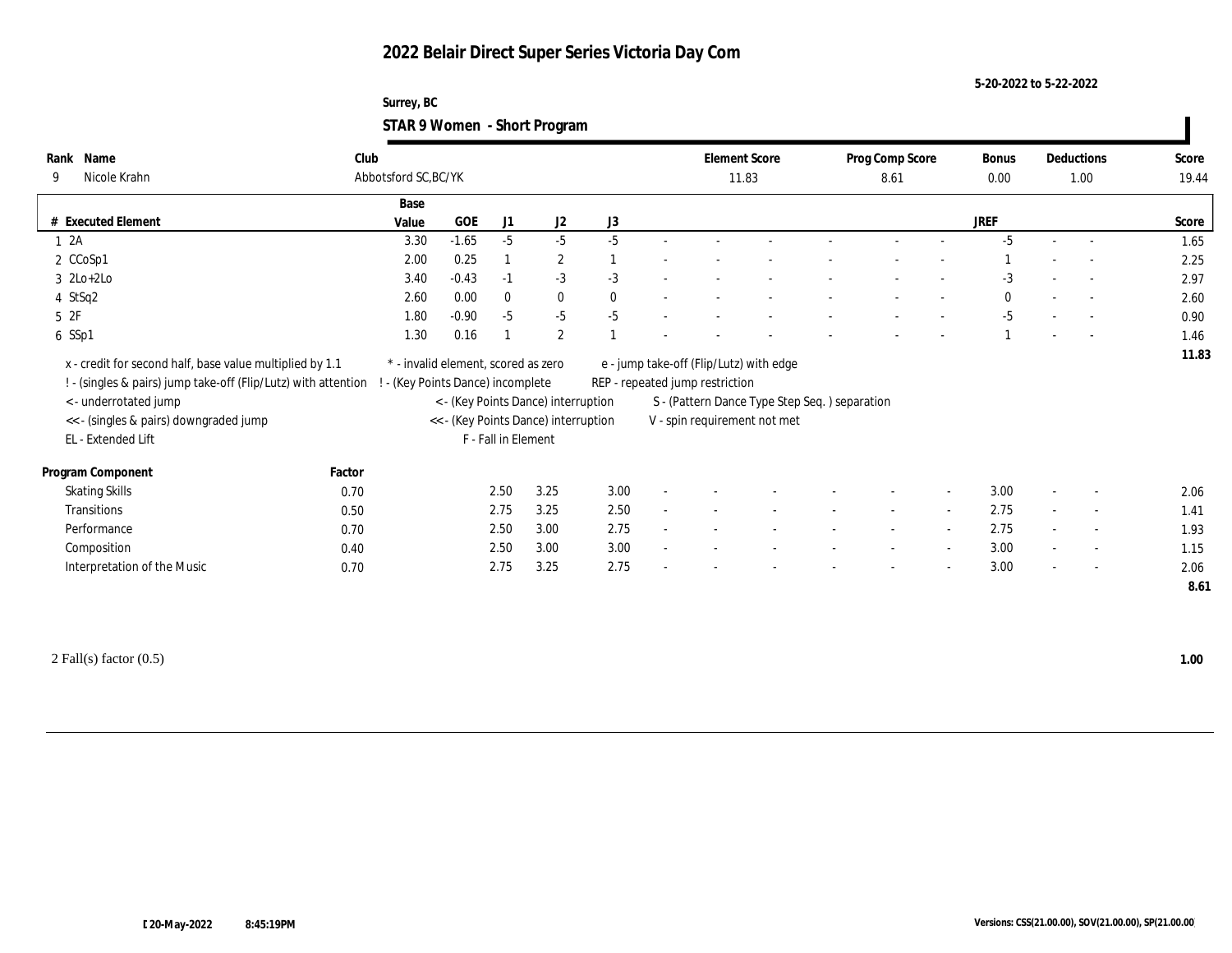### **Surrey, BC STAR 9 Women - Short Program**

| Name                        | Club                                                                                                                                                                                                                                                                                                                                                                                                        |                                                                                                          |                     |                              |                                                                                               |                                                                             |                       |                                                                                                                                             |                          |                                               | <b>Bonus</b>          |                          |                          | Score              |
|-----------------------------|-------------------------------------------------------------------------------------------------------------------------------------------------------------------------------------------------------------------------------------------------------------------------------------------------------------------------------------------------------------------------------------------------------------|----------------------------------------------------------------------------------------------------------|---------------------|------------------------------|-----------------------------------------------------------------------------------------------|-----------------------------------------------------------------------------|-----------------------|---------------------------------------------------------------------------------------------------------------------------------------------|--------------------------|-----------------------------------------------|-----------------------|--------------------------|--------------------------|--------------------|
|                             |                                                                                                                                                                                                                                                                                                                                                                                                             |                                                                                                          |                     |                              |                                                                                               |                                                                             |                       |                                                                                                                                             | 9.07                     |                                               | 0.00                  |                          |                          | 19.35              |
|                             | Base                                                                                                                                                                                                                                                                                                                                                                                                        |                                                                                                          |                     |                              |                                                                                               |                                                                             |                       |                                                                                                                                             |                          |                                               |                       |                          |                          |                    |
|                             | Value                                                                                                                                                                                                                                                                                                                                                                                                       | GOE                                                                                                      | J1                  | J2                           | J3                                                                                            |                                                                             |                       |                                                                                                                                             |                          |                                               | JREF                  |                          |                          | Score              |
|                             | 1.10                                                                                                                                                                                                                                                                                                                                                                                                        | 0.08                                                                                                     | $\bf{0}$            |                              | $\mathbf{0}$                                                                                  |                                                                             |                       |                                                                                                                                             |                          |                                               | $\overline{2}$        |                          |                          | 1.18               |
|                             | 1.64                                                                                                                                                                                                                                                                                                                                                                                                        | $-0.47$                                                                                                  | $-4$                | $-4$                         | $-5$                                                                                          |                                                                             |                       |                                                                                                                                             |                          |                                               | -5                    |                          |                          | 1.17               |
|                             | 1.80                                                                                                                                                                                                                                                                                                                                                                                                        | 0.14                                                                                                     |                     |                              | $\mathbf{0}$                                                                                  |                                                                             |                       |                                                                                                                                             |                          |                                               |                       |                          |                          | 1.94               |
|                             | 3.00                                                                                                                                                                                                                                                                                                                                                                                                        | 0.15                                                                                                     |                     | $\bf{0}$                     | $\mathbf{0}$                                                                                  |                                                                             |                       |                                                                                                                                             |                          |                                               |                       | $\overline{\phantom{a}}$ |                          | 3.15               |
|                             | 0.50                                                                                                                                                                                                                                                                                                                                                                                                        | $-0.19$                                                                                                  | $-4$                | $-3$                         | $-4$                                                                                          |                                                                             |                       |                                                                                                                                             |                          |                                               | -4                    |                          |                          | 0.31               |
|                             | 2.30                                                                                                                                                                                                                                                                                                                                                                                                        | 0.23                                                                                                     |                     | $\mathbf{0}$                 |                                                                                               |                                                                             |                       |                                                                                                                                             |                          |                                               | $\mathbf{2}^{\prime}$ |                          |                          | 2.53               |
|                             |                                                                                                                                                                                                                                                                                                                                                                                                             |                                                                                                          |                     |                              |                                                                                               |                                                                             |                       |                                                                                                                                             |                          |                                               |                       |                          |                          | 10.28              |
|                             |                                                                                                                                                                                                                                                                                                                                                                                                             |                                                                                                          |                     |                              |                                                                                               |                                                                             |                       |                                                                                                                                             |                          |                                               |                       |                          |                          |                    |
|                             |                                                                                                                                                                                                                                                                                                                                                                                                             |                                                                                                          |                     |                              |                                                                                               |                                                                             |                       |                                                                                                                                             |                          |                                               |                       |                          |                          |                    |
|                             |                                                                                                                                                                                                                                                                                                                                                                                                             |                                                                                                          |                     |                              |                                                                                               |                                                                             |                       |                                                                                                                                             |                          |                                               |                       |                          |                          |                    |
|                             |                                                                                                                                                                                                                                                                                                                                                                                                             |                                                                                                          |                     |                              |                                                                                               |                                                                             |                       |                                                                                                                                             |                          |                                               |                       |                          |                          |                    |
|                             |                                                                                                                                                                                                                                                                                                                                                                                                             |                                                                                                          |                     |                              |                                                                                               |                                                                             |                       |                                                                                                                                             |                          |                                               |                       |                          |                          |                    |
|                             |                                                                                                                                                                                                                                                                                                                                                                                                             |                                                                                                          |                     |                              |                                                                                               |                                                                             |                       |                                                                                                                                             |                          |                                               |                       |                          |                          |                    |
|                             |                                                                                                                                                                                                                                                                                                                                                                                                             |                                                                                                          |                     | 2.75                         | 2.75                                                                                          |                                                                             |                       |                                                                                                                                             |                          | $\overline{\phantom{a}}$                      | 3.50                  | $\overline{\phantom{a}}$ | $\sim$                   | 2.14               |
|                             |                                                                                                                                                                                                                                                                                                                                                                                                             |                                                                                                          |                     | 2.25                         | 2.50                                                                                          |                                                                             |                       |                                                                                                                                             |                          |                                               | 3.50                  |                          | $\overline{\phantom{a}}$ | 1.47               |
|                             |                                                                                                                                                                                                                                                                                                                                                                                                             |                                                                                                          |                     | 2.25                         | 2.75                                                                                          |                                                                             |                       |                                                                                                                                             | $\sim$                   | $\overline{a}$                                | 3.75                  |                          | $\overline{\phantom{a}}$ | 2.10               |
|                             |                                                                                                                                                                                                                                                                                                                                                                                                             |                                                                                                          |                     | 2.50                         | 3.00                                                                                          |                                                                             |                       |                                                                                                                                             |                          |                                               | 3.50                  |                          | $\sim$                   | 1.22               |
| Interpretation of the Music | 0.70                                                                                                                                                                                                                                                                                                                                                                                                        |                                                                                                          | 3.00                | 2.75                         | 2.75                                                                                          |                                                                             |                       |                                                                                                                                             | $\overline{\phantom{a}}$ | $\overline{a}$                                | 3.75                  | $\sim$                   | $\sim$                   | 2.14               |
|                             |                                                                                                                                                                                                                                                                                                                                                                                                             |                                                                                                          |                     |                              |                                                                                               |                                                                             |                       |                                                                                                                                             |                          |                                               |                       |                          |                          |                    |
|                             | Rank<br>Elizabeth Shepelev<br><b>Executed Element</b><br>$1 \t1A$<br>2 $2Lz < +2T <$<br>3 StSq1<br>4 CCoSp3<br>$5 \text{ } 2 \text{Lo} <<$<br>6 CSp3<br>x - credit for second half, base value multiplied by 1.1<br>< - underrotated jump<br><< - (singles & pairs) downgraded jump<br>EL - Extended Lift<br>Program Component<br><b>Skating Skills</b><br><b>Transitions</b><br>Performance<br>Composition | ! - (singles & pairs) jump take-off (Flip/Lutz) with attention<br>Factor<br>0.70<br>0.50<br>0.70<br>0.40 | Connaught SC, BC/YK | 3.25<br>3.50<br>3.25<br>3.25 | * - invalid element, scored as zero<br>- (Key Points Dance) incomplete<br>F - Fall in Element | < - (Key Points Dance) interruption<br><< - (Key Points Dance) interruption | $\tilde{\phantom{a}}$ | <b>Element Score</b><br>10.28<br>e - jump take-off (Flip/Lutz) with edge<br>REP - repeated jump restriction<br>V - spin requirement not met |                          | S - (Pattern Dance Type Step Seq.) separation | Prog Comp Score       |                          |                          | Deductions<br>0.00 |

 **0.00**

 $\blacksquare$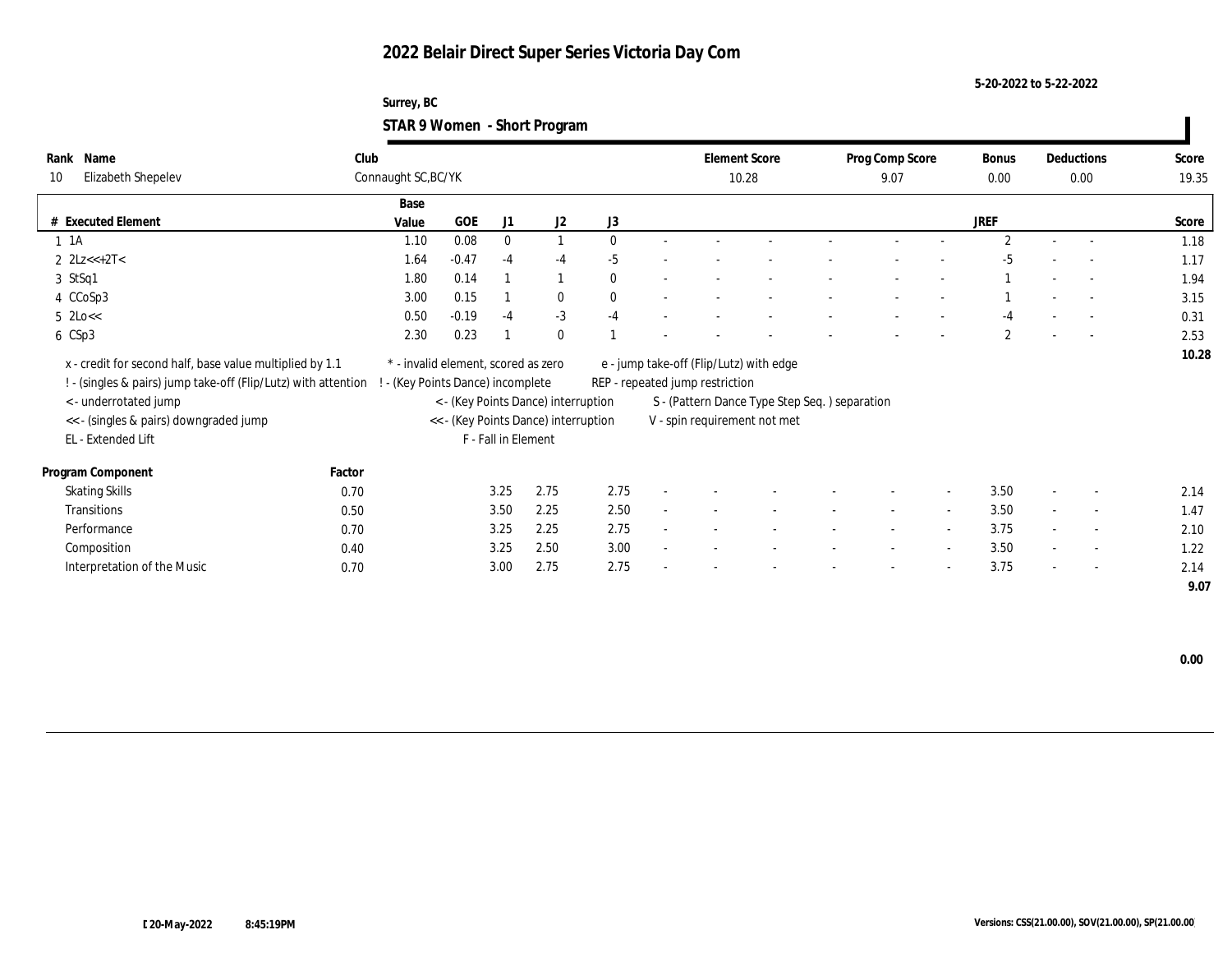### **Surrey, BC STAR 9 Women - Short Program**

| Name<br>Rank                                                                                                                                                                                                                                          | Club   |                                     |         |                     |                                                                             |              | <b>Element Score</b>            |                                                                                                                           | Prog Comp Score |                          | <b>Bonus</b> | Deductions               | Score         |
|-------------------------------------------------------------------------------------------------------------------------------------------------------------------------------------------------------------------------------------------------------|--------|-------------------------------------|---------|---------------------|-----------------------------------------------------------------------------|--------------|---------------------------------|---------------------------------------------------------------------------------------------------------------------------|-----------------|--------------------------|--------------|--------------------------|---------------|
| Summer Cannell<br>11                                                                                                                                                                                                                                  |        | Killarney FSC, BC/YK                |         |                     |                                                                             |              | 10.11                           |                                                                                                                           | 8.86            |                          | $0.00\,$     | 0.50                     | 18.47         |
|                                                                                                                                                                                                                                                       |        | Base                                |         |                     |                                                                             |              |                                 |                                                                                                                           |                 |                          |              |                          |               |
| # Executed Element                                                                                                                                                                                                                                    |        | Value                               | GOE     | J1                  | J2                                                                          | $\rm J3$     |                                 |                                                                                                                           |                 |                          | <b>JREF</b>  |                          | Score         |
| 12F                                                                                                                                                                                                                                                   |        | 1.80                                | $-0.90$ | $-5$                | $-5$                                                                        | $-5$         |                                 |                                                                                                                           |                 |                          | $-5$         |                          | 0.90          |
| $2 \text{ } 2\text{Lo}+2\text{T}<<$                                                                                                                                                                                                                   |        | 2.10                                | $-0.68$ | $-4$                | $-3$                                                                        | $-5$         |                                 |                                                                                                                           |                 |                          | $-4$         |                          | 1.42          |
| 3 1A                                                                                                                                                                                                                                                  |        | 1.10                                | 0.03    | $\bf{0}$            | 1                                                                           | $\mathbf{0}$ |                                 |                                                                                                                           |                 |                          | $\mathbf{0}$ | $\overline{a}$           | 1.13          |
| 4 CCoSp2                                                                                                                                                                                                                                              |        | 2.50                                | 0.00    | $\mathbf{0}$        | $\bf{0}$                                                                    | $\mathbf{0}$ |                                 |                                                                                                                           |                 |                          | $\bf{0}$     | $\overline{a}$           | 2.50          |
| 5 StSq1                                                                                                                                                                                                                                               |        | 1.80                                | 0.00    | $\bf{0}$            | $\bf{0}$                                                                    | $-1$         |                                 |                                                                                                                           |                 |                          |              | $\overline{\phantom{a}}$ | 1.80          |
| 6 SSp3                                                                                                                                                                                                                                                |        | 2.10                                | 0.26    |                     | $\overline{1}$                                                              |              |                                 |                                                                                                                           |                 |                          | $\mathbf{2}$ |                          | 2.36          |
|                                                                                                                                                                                                                                                       |        |                                     |         |                     |                                                                             |              |                                 |                                                                                                                           |                 |                          |              |                          |               |
| x - credit for second half, base value multiplied by 1.1<br>! - (singles & pairs) jump take-off (Flip/Lutz) with attention ! - (Key Points Dance) incomplete<br>< - underrotated jump<br><< - (singles & pairs) downgraded jump<br>EL - Extended Lift |        | * - invalid element, scored as zero |         | F - Fall in Element | < - (Key Points Dance) interruption<br><< - (Key Points Dance) interruption |              | REP - repeated jump restriction | e - jump take-off (Flip/Lutz) with edge<br>S - (Pattern Dance Type Step Seq. ) separation<br>V - spin requirement not met |                 |                          |              |                          |               |
| Program Component                                                                                                                                                                                                                                     | Factor |                                     |         |                     |                                                                             |              |                                 |                                                                                                                           |                 |                          |              |                          |               |
| <b>Skating Skills</b>                                                                                                                                                                                                                                 | 0.70   |                                     |         | 3.25                | 2.00                                                                        | 2.75         |                                 |                                                                                                                           |                 |                          | 3.50         | $\overline{\phantom{a}}$ | 2.02          |
| Transitions                                                                                                                                                                                                                                           | 0.50   |                                     |         | 3.75                | 2.25                                                                        | 2.50         |                                 |                                                                                                                           |                 | $\overline{\phantom{a}}$ | 3.50         | $\overline{\phantom{a}}$ | 10.11<br>1.50 |
| Performance                                                                                                                                                                                                                                           | 0.70   |                                     |         | 3.25                | 2.00                                                                        | 2.75         |                                 |                                                                                                                           |                 | $\overline{\phantom{a}}$ | 3.50         | $\overline{\phantom{a}}$ | 2.02          |
| Composition                                                                                                                                                                                                                                           | 0.40   |                                     |         | 3.50                | 2.50                                                                        | 2.75         |                                 |                                                                                                                           |                 | $\sim$                   | 3.50         | $\overline{\phantom{a}}$ | 1.22          |
| Interpretation of the Music                                                                                                                                                                                                                           | 0.70   |                                     |         | 3.50                | 2.25                                                                        | 2.50         |                                 |                                                                                                                           |                 |                          | 3.75         | $\overline{\phantom{a}}$ | 2.10          |

1 Fall(s) factor (0.5) **0.50**

 $\blacksquare$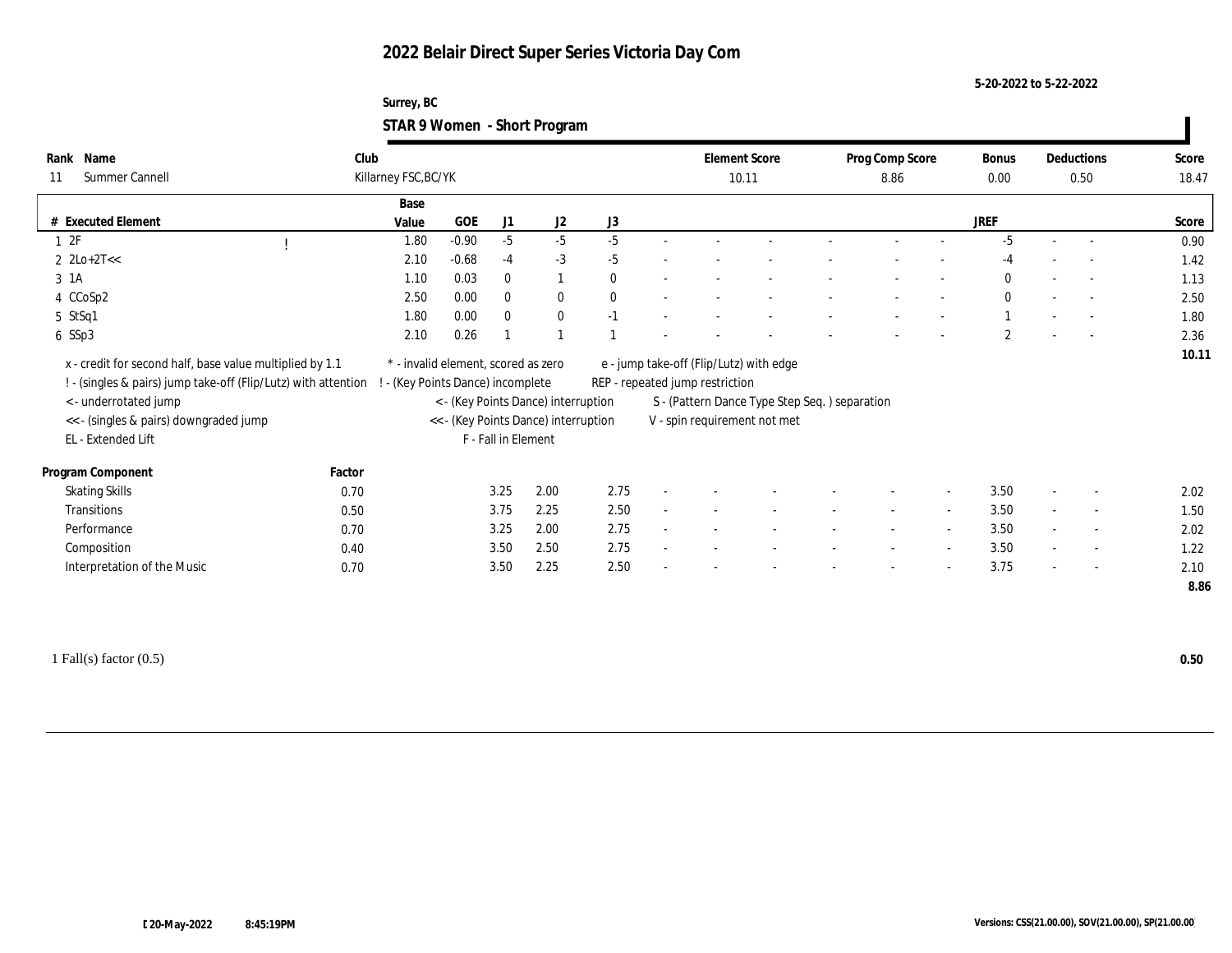### **Surrey, BC STAR 9 Women - Short Program**

| Name<br>Rank                                                                                                                                              | Club   |                                     |                               |                     |                                                                             |              |        | <b>Element Score</b>            |                                                                               | Prog Comp Score |                          | Bonus        | Deductions               | Score |
|-----------------------------------------------------------------------------------------------------------------------------------------------------------|--------|-------------------------------------|-------------------------------|---------------------|-----------------------------------------------------------------------------|--------------|--------|---------------------------------|-------------------------------------------------------------------------------|-----------------|--------------------------|--------------|--------------------------|-------|
| Elizabeth McIllwraith<br>12                                                                                                                               |        | Skate Sea2Sky, BC/YK                |                               |                     |                                                                             |              |        | 10.38                           |                                                                               | 7.03            |                          | $0.00\,$     | 0.50                     | 16.91 |
|                                                                                                                                                           |        | Base                                |                               |                     |                                                                             |              |        |                                 |                                                                               |                 |                          |              |                          |       |
| # Executed Element                                                                                                                                        |        | Value                               | GOE                           | J1                  | J2                                                                          | J3           |        |                                 |                                                                               |                 |                          | <b>JREF</b>  |                          | Score |
| $1 \text{2Lo+1Lo*}$                                                                                                                                       |        | 1.70                                | $-0.72$                       | $-5$                | $-2$                                                                        | $-5$         |        |                                 |                                                                               |                 |                          | $-5$         |                          | 0.98  |
| $2$ SSp2                                                                                                                                                  |        | 1.60                                | 0.20                          |                     | $\mathbf{2}$                                                                |              |        |                                 |                                                                               |                 |                          |              |                          | 1.80  |
| 3 1A                                                                                                                                                      |        | 1.10                                | 0.08                          | $\bf{0}$            |                                                                             | $\mathbf{0}$ |        |                                 |                                                                               |                 |                          | $\mathbf{2}$ |                          | 1.18  |
| 4 CCoSp3                                                                                                                                                  |        | 3.00                                | $-0.08$                       | $\mathbf{0}$        | $\bf{0}$                                                                    | $-1$         | $\sim$ |                                 |                                                                               |                 |                          | $\mathbf{0}$ | $\sim$                   | 2.92  |
| 5 StSq2                                                                                                                                                   |        | 2.60                                | 0.00                          | $\bf{0}$            | $\bf{0}$                                                                    | $\bf{0}$     |        |                                 |                                                                               |                 |                          | $\bf{0}$     | $\sim$                   | 2.60  |
|                                                                                                                                                           |        | 1.80                                | $-0.90$                       | $-5$                | $-5$                                                                        | $-5$         |        |                                 |                                                                               |                 |                          | $-5$         | $\overline{\phantom{a}}$ | 0.90  |
| 6 2F<br>x - credit for second half, base value multiplied by 1.1                                                                                          |        | * - invalid element, scored as zero |                               |                     |                                                                             |              |        |                                 | e - jump take-off (Flip/Lutz) with edge                                       |                 |                          |              |                          | 10.38 |
| ! - (singles & pairs) jump take-off (Flip/Lutz) with attention !<br>< - underrotated jump<br><< - (singles & pairs) downgraded jump<br>EL - Extended Lift |        |                                     | (Key Points Dance) incomplete | F - Fall in Element | < - (Key Points Dance) interruption<br><< - (Key Points Dance) interruption |              |        | REP - repeated jump restriction | S - (Pattern Dance Type Step Seq.) separation<br>V - spin requirement not met |                 |                          |              |                          |       |
| Program Component                                                                                                                                         | Factor |                                     |                               |                     |                                                                             |              |        |                                 |                                                                               |                 |                          |              |                          |       |
| <b>Skating Skills</b>                                                                                                                                     | 0.70   |                                     |                               | 2.00                | 2.25                                                                        | 3.00         |        |                                 |                                                                               |                 | $\overline{\phantom{a}}$ | 2.75         | $\overline{\phantom{a}}$ | 1.75  |
| Transitions                                                                                                                                               | 0.50   |                                     |                               | 1.75                | 2.00                                                                        | 2.75         |        |                                 |                                                                               |                 |                          | 2.50         | $\overline{\phantom{a}}$ | 1.13  |
| Performance                                                                                                                                               | 0.70   |                                     |                               | 2.25                | 2.00                                                                        | 2.75         |        |                                 |                                                                               |                 | $\overline{\phantom{a}}$ | 2.25         | $\overline{\phantom{a}}$ | 1.62  |
| Composition                                                                                                                                               | 0.40   |                                     |                               | 2.25                | 2.25                                                                        | 3.00         |        |                                 |                                                                               |                 | $\overline{\phantom{a}}$ | 2.50         | $\overline{\phantom{a}}$ | 1.00  |
| Interpretation of the Music                                                                                                                               | 0.70   |                                     |                               | 1.75                | 2.00                                                                        | 2.75         |        |                                 |                                                                               |                 |                          | 2.25         | $\overline{\phantom{a}}$ | 1.53  |

1 Fall(s) factor (0.5) **0.50**

 $\blacksquare$